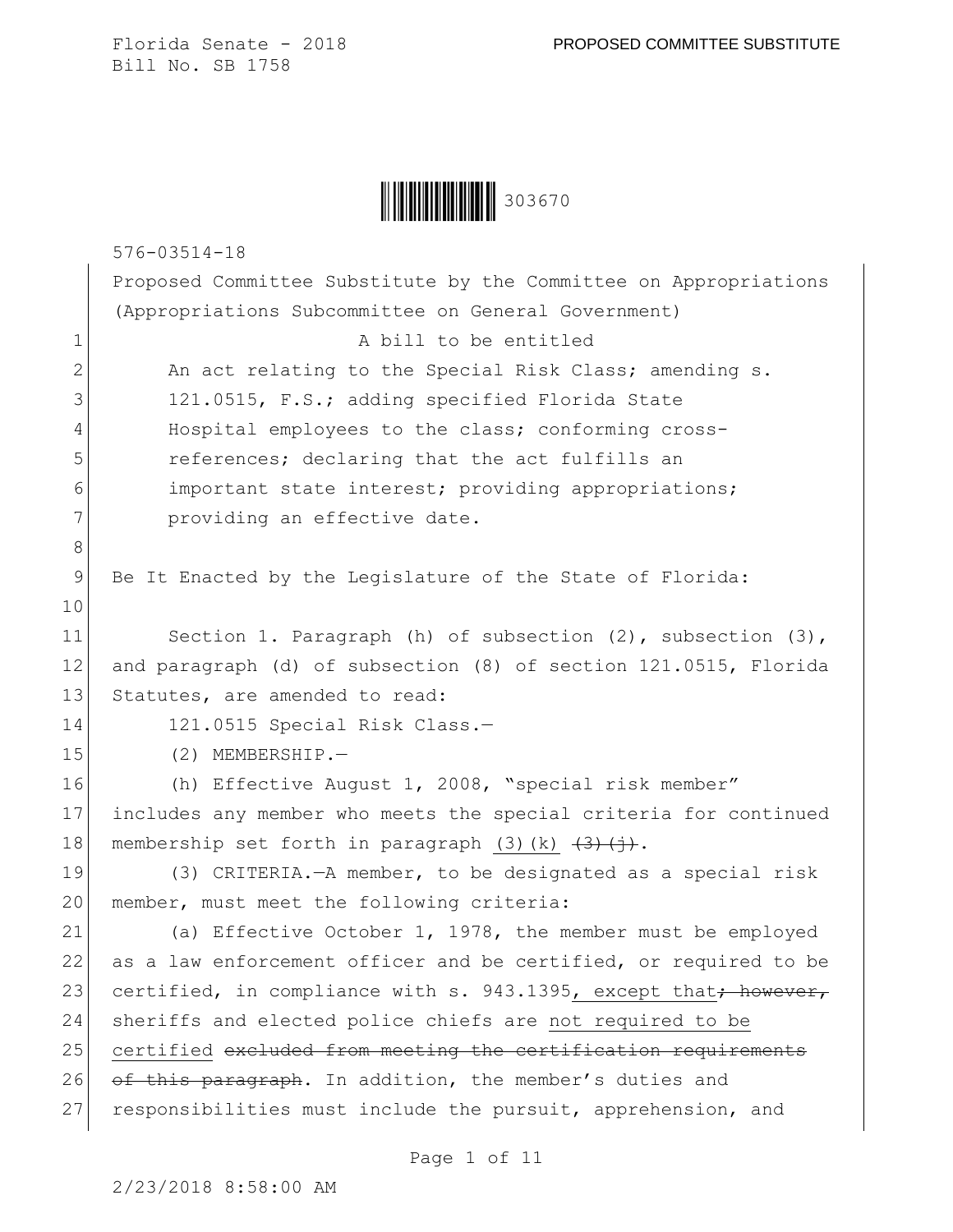

576-03514-18

28 arrest of law violators or suspected law violators; or as of 29 July 1, 1982, the member must be an active member of a bomb 30 disposal unit whose primary responsibility is the location, 31 handling, and disposal of explosive devices; or the member must 32 be the supervisor or command officer of a member or members who 33 have such responsibilities. Administrative support personnel, 34 including, but not limited to, those whose primary duties and 35 responsibilities are in accounting, purchasing, legal, and 36 personnel, are not included;

 (b) Effective October 1, 1978, the member must be employed 38 as a firefighter and be certified, or required to be certified, in compliance with s. 633.408 and be employed solely within the fire department of a local government employer or an agency of state government with firefighting responsibilities. In addition, the member's duties and responsibilities must include 43 on-the-scene fighting of fires; as of October 1, 2001, fire prevention or firefighter training; as of October 1, 2001, direct supervision of firefighting units, fire prevention, or firefighter training; or as of July 1, 2001, aerial firefighting surveillance performed by fixed-wing aircraft pilots employed by 48 the Florida Forest Service of the Department of Agriculture and 49 Consumer Services; or the member must be the supervisor or command officer of a member or members who have such 51 responsibilities. Administrative support personnel, including, 52 but not limited to, those whose primary duties and 53 responsibilities are in accounting, purchasing, legal, and personnel, are not included. All periods of creditable service in fire prevention or firefighter training, or as the supervisor or command officer of a member or members who have such

Page 2 of 11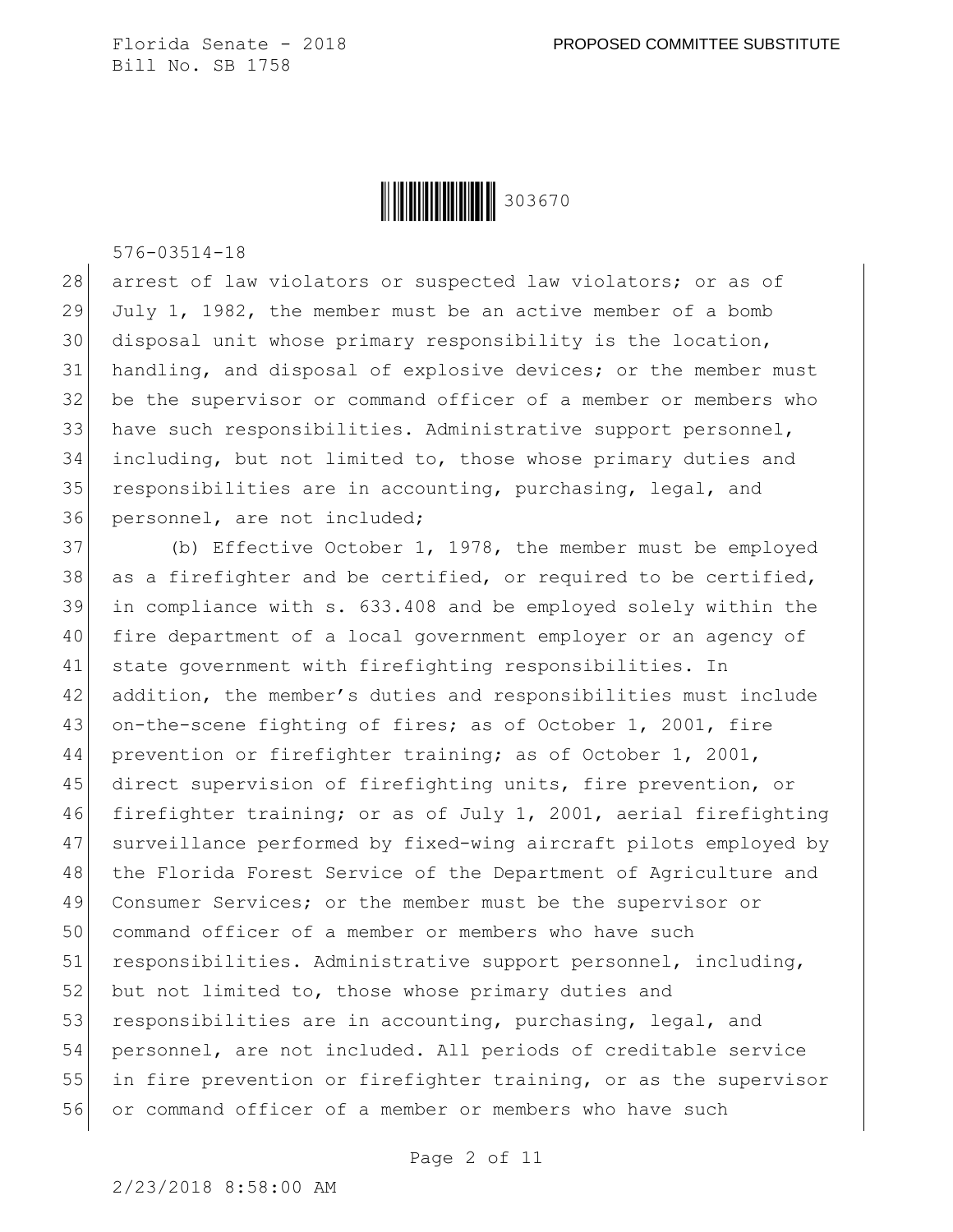Ì303670ÇÎ303670

576-03514-18

57 responsibilities, and for which the employer paid the special 58 risk contribution rate, are included;

59 (c) Effective October 1, 1978, the member must be employed 60 as a correctional officer and be certified, or required to be 61 certified, in compliance with s. 943.1395. In addition, the 62 member's primary duties and responsibilities must include be the 63 custody, and physical restraint if when necessary, of prisoners 64 or inmates within a prison, jail, or other criminal detention 65 facility, or while on work detail outside the facility, or while 66 being transported; or as of July 1, 1984, the member must be the 67 supervisor or command officer of a member or members who have 68 such responsibilities. Administrative support personnel, 69 including, but not limited to, those whose primary duties and 70 responsibilities are in accounting, purchasing, legal, and 71 personnel, are not included; however, wardens and assistant 72 wardens, as defined by rule, are included;

73 (d) Effective October 1, 1999, the member must be employed 74 by a licensed Advance Life Support (ALS) or Basic Life Support 75 (BLS) employer as an emergency medical technician or a paramedic 76 and be certified in compliance with s. 401.27. In addition, the 77 member's primary duties and responsibilities must include on-78 the-scene emergency medical care or as of October 1, 2001, 79 direct supervision of emergency medical technicians or 80 paramedics, or the member must be the supervisor or command 81 officer of one or more members who have such responsibility. 82 Administrative support personnel, including, but not limited to, 83 those whose primary responsibilities are in accounting, 84 purchasing, legal, and personnel, are not included;

85 (e) Effective January 1, 2001, the member must be employed

Page 3 of 11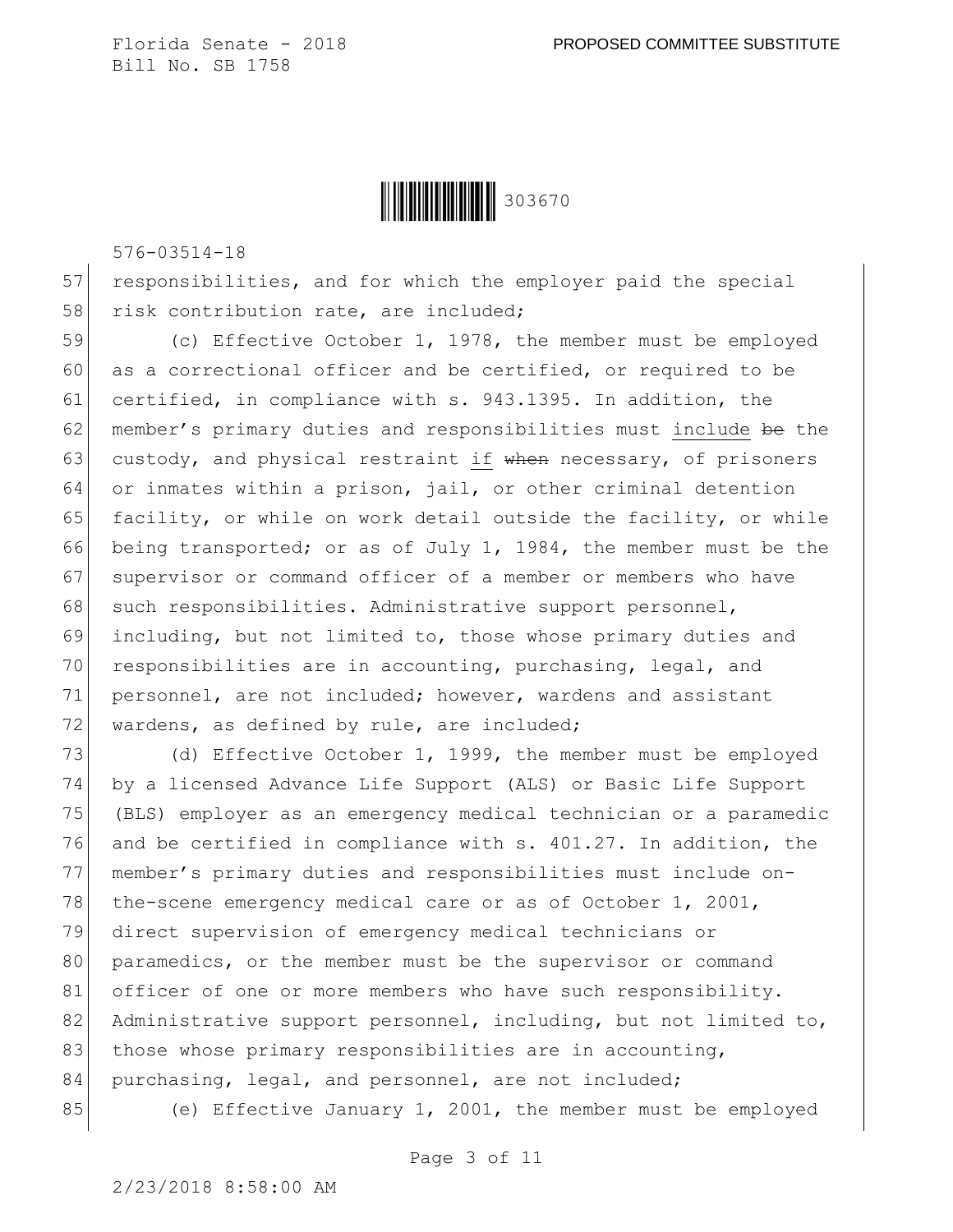Ì303670ÇÎ303670

576-03514-18

86 as a community-based correctional probation officer and be 87 certified, or required to be certified, in compliance with s. 88 943.1395. In addition, the member's primary duties and 89 responsibilities must be the supervised custody, surveillance, 90 control, investigation, and counseling of assigned inmates, 91 probationers, parolees, or community controllees within the 92 community; or the member must be the supervisor of a member or 93 members who have such responsibilities. Administrative support 94 personnel, including, but not limited to, those whose primary 95 duties and responsibilities are in accounting, purchasing, legal 96 services, and personnel management, are not included; however, 97 probation and parole circuit and deputy circuit administrators 98 are included:

99 (f) Effective January 1, 2001, the member must be employed 100 in one of the following classes and must spend at least 75 101 percent of his or her time performing duties that which involve 102 contact with patients or inmates in a correctional or forensic 103 facility or institution:

104 1. Dietitian (class codes 5203 and 5204): 105 2. Public health nutrition consultant (class code 5224); 106 3. Psychological specialist (class codes 5230 and 5231); 107 4. Psychologist (class code 5234); 108 5. Senior psychologist (class codes 5237 and 5238); 109 6. Regional mental health consultant (class code 5240); 110 7. Psychological Services Director-DCF (class code 5242); 111 8. Pharmacist (class codes 5245 and 5246); 112 9. Senior pharmacist (class codes 5248 and 5249); 113 10. Dentist (class code 5266); 114 11. Senior dentist (class code 5269);

Page 4 of 11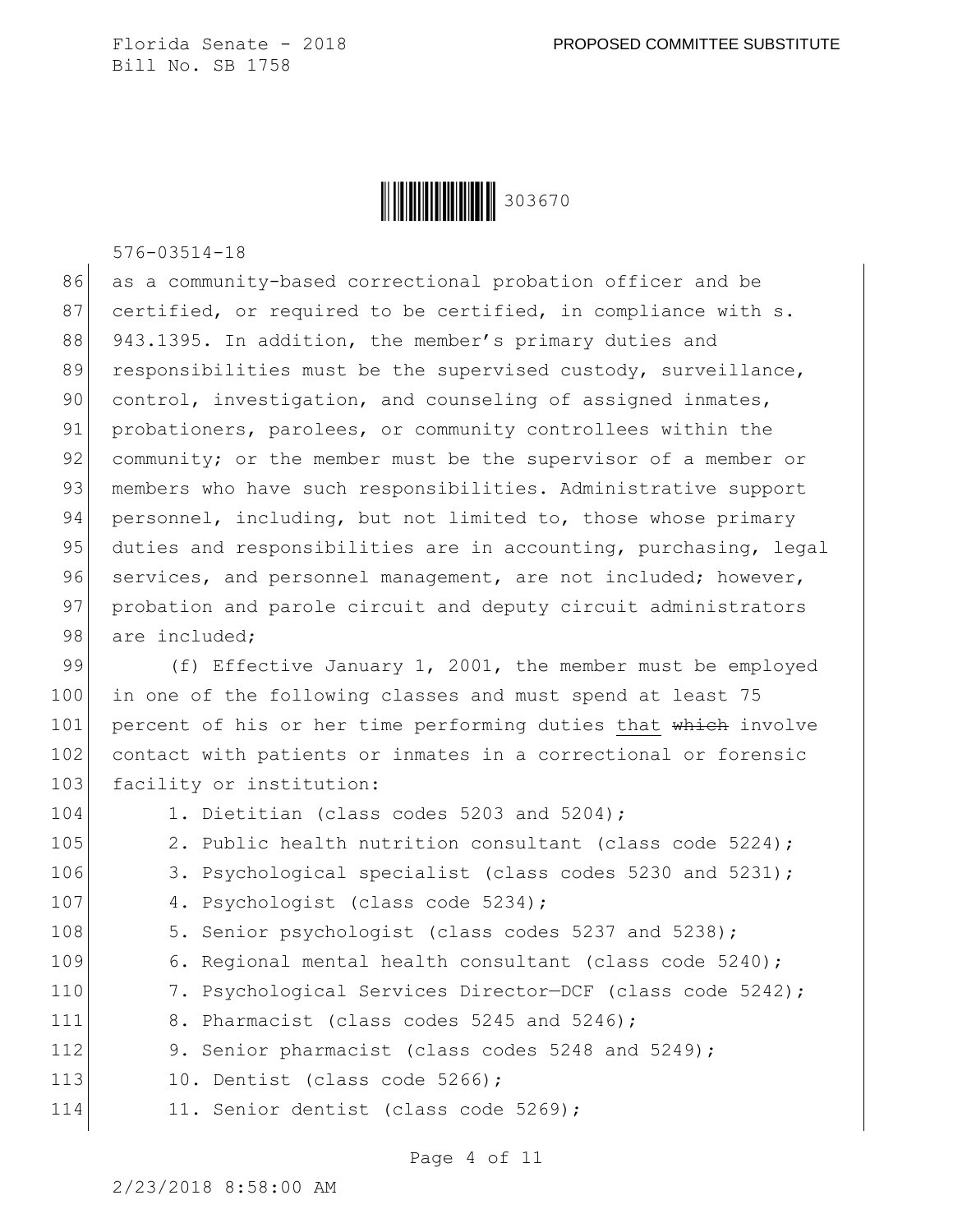Ì303670ÇÎ303670

|     | $576 - 03514 - 18$                                               |
|-----|------------------------------------------------------------------|
| 115 | 12. Registered nurse (class codes 5290 and 5291);                |
| 116 | 13. Senior registered nurse (class codes 5292 and 5293);         |
| 117 | 14. Registered nurse specialist (class codes 5294 and            |
| 118 | $5295$ ;                                                         |
| 119 | 15. Clinical associate (class codes 5298 and 5299);              |
| 120 | 16. Advanced registered nurse practitioner (class codes          |
| 121 | 5297 and 5300);                                                  |
| 122 | 17. Advanced registered nurse practitioner specialist            |
| 123 | (class codes $5304$ and $5305$ );                                |
| 124 | 18. Registered nurse supervisor (class codes 5306 and            |
| 125 | 5307);                                                           |
| 126 | 19. Senior registered nurse supervisor (class codes 5308         |
| 127 | and 5309);                                                       |
| 128 | 20. Registered nursing consultant (class codes 5312 and          |
| 129 | 5313;                                                            |
| 130 | 21. Quality management program supervisor (class code            |
| 131 | 5314;                                                            |
| 132 | 22. Executive nursing director (class codes 5320 and 5321);      |
| 133 | 23. Speech and hearing therapist (class code 5406); or           |
| 134 | 24. Pharmacy manager (class code 5251);                          |
| 135 | (g) Effective October 1, 2005, through June 30, 2008, the        |
| 136 | member must be employed by a law enforcement agency or medical   |
| 137 | examiner's office in a forensic discipline recognized by the     |
| 138 | International Association for Identification and must qualify    |
| 139 | for active membership in the International Association for       |
| 140 | Identification. The member's primary duties and responsibilities |
| 141 | must include the collection, examination, preservation,          |
| 142 | documentation, preparation, or analysis of physical evidence or  |
| 143 | testimony, or both, or the member must be the direct supervisor, |
|     |                                                                  |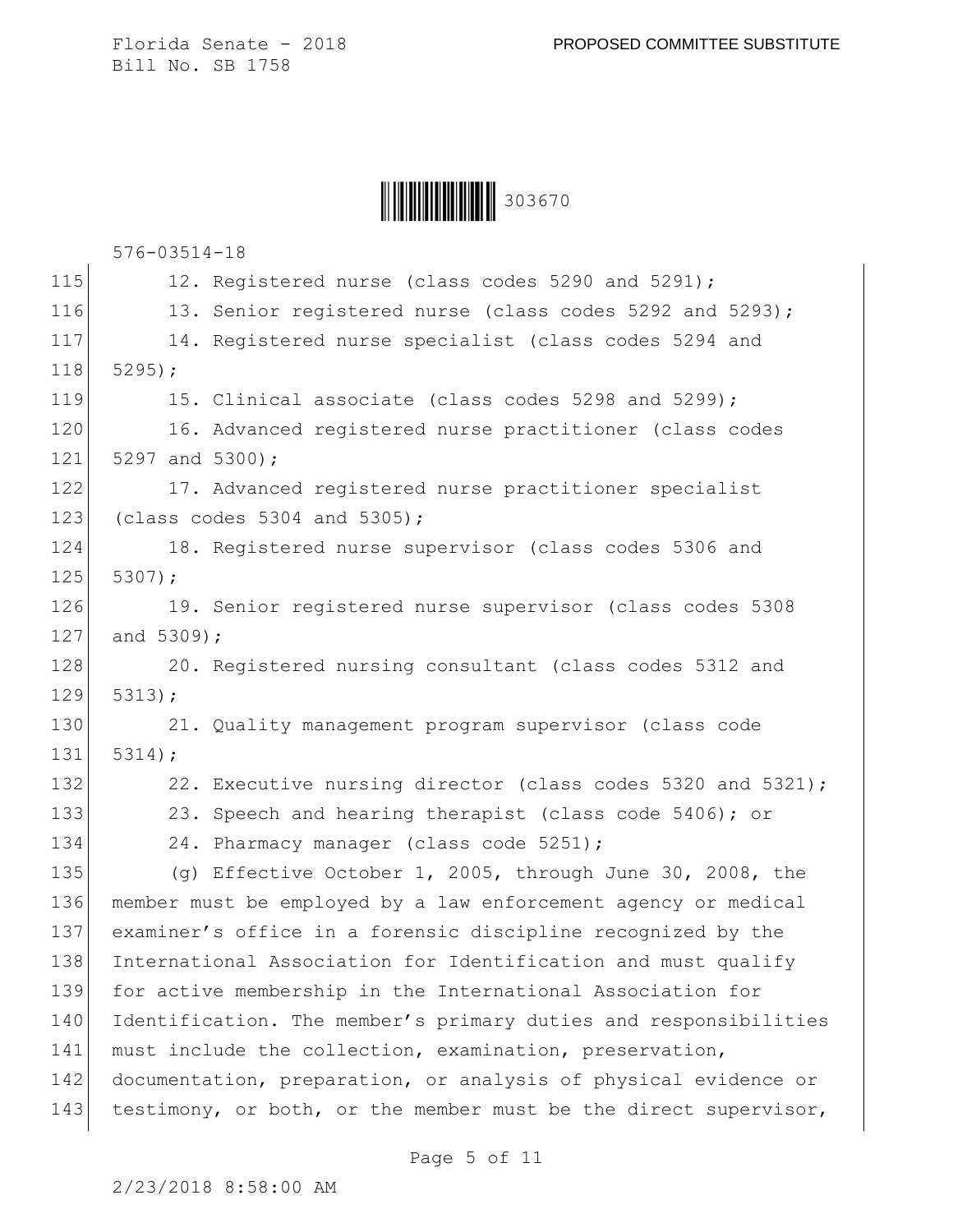

576-03514-18

144 quality management supervisor, or command officer of one or more 145 individuals with such responsibility. Administrative support 146 personnel, including, but not limited to, those whose primary 147 responsibilities are clerical or in accounting, purchasing, 148 legal, and personnel, are not included;

149 (h) Effective July 1, 2008, the member must be employed by 150 the Department of Law Enforcement in the crime laboratory or by 151 the Division of State Fire Marshal in the forensic laboratory in 152 one of the following classes:

153 1. Forensic technologist (class code 8459);

- 154 2. Crime laboratory technician (class code 8461);
- 155 3. Crime laboratory analyst (class code 8463);
- 156 4. Senior crime laboratory analyst (class code 8464);
- 157 5. Crime laboratory analyst supervisor (class code 8466);
- 158 6. Forensic chief (class code 9602); or
- 

159 7. Forensic services quality manager (class code 9603);

160 (i) Effective July 1, 2008, the member must be employed by 161 a local government law enforcement agency or medical examiner's 162 office and must spend at least 65 percent of his or her time 163 performing duties that involve the collection, examination, 164 preservation, documentation, preparation, or analysis of human 165 tissues or fluids or physical evidence having potential 166 biological, chemical, or radiological hazard or contamination, 167 or use chemicals, processes, or materials that may have 168 carcinogenic or health-damaging properties in the analysis of 169 such evidence, or the member must be the direct supervisor of 170 one or more individuals having such responsibility. If a special 171 risk member changes to another position within the same agency, 172 he or she must submit a complete application as provided in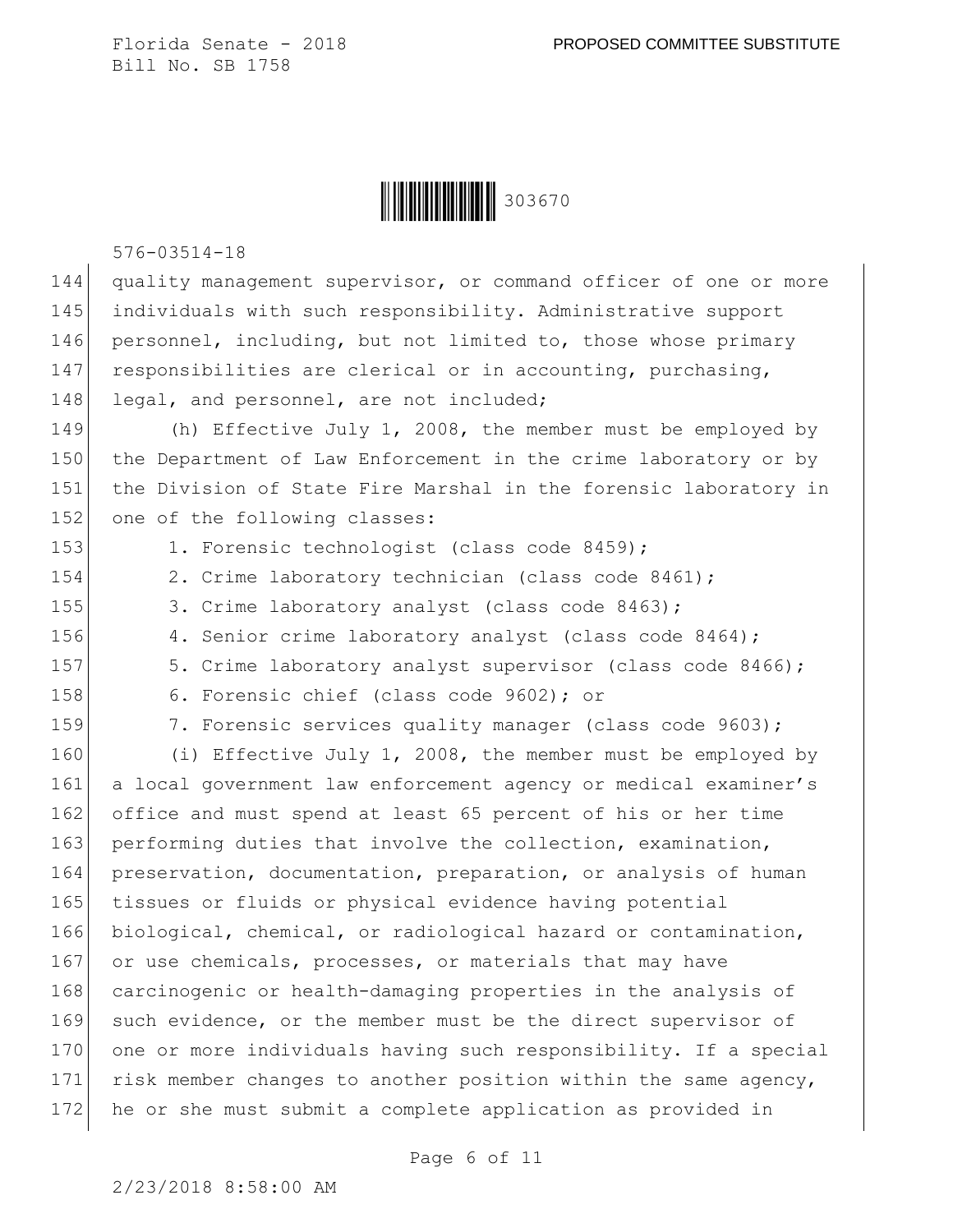Ì303670ÇÎ303670

576-03514-18

173 paragraph  $(4)(a);$ 

| 174 | (j) Effective January 1, 2019, the member must be employed  |
|-----|-------------------------------------------------------------|
| 175 | in any of the following classes and must spend at least 65  |
| 176 | percent of his or her time performing duties that involve   |
| 177 | contact with patients or inmates at Florida State Hospital: |
| 178 | 1. Abuse registry counselor (class code 5961).              |
| 179 | 2. Barber/beautician (class codes 6201, 6205, and 6206).    |
| 180 | 3. Behavioral program associate (class codes 5750 and       |
| 181 | $5762$ ).                                                   |
| 182 | 4. Behavioral program specialist (class codes 5751 and      |
| 183 | $5763$ ).                                                   |
| 184 | 5. Certified radiologic technologist (class codes 5523,     |
| 185 | 5524, 5527, and 5528).                                      |
| 186 | 6. Chaplain (class codes 5819 and 5820).                    |
| 187 | 7. Child protective investigator (class code 8371).         |
| 188 | 8. Child protective field support consultant (class code    |
| 189 | 8374).                                                      |
| 190 | 9. Children, youth, and families counselor (class code      |
| 191 | $5954$ ).                                                   |
| 192 | 10. Classroom teacher (class codes 4144 and 4147).          |
| 193 | 11. Custodial trainer (class code 6530).                    |
| 194 | 12. Custodial worker (class codes 6511 and 6526).           |
| 195 | 13. Dental assistant (class codes 5632 and 5633).           |
| 196 | 14. Dental hygienist (class code 5641).                     |
| 197 | 15. Dental technician (class code 5644).                    |
| 198 | 16. Dietetic technician (class code 5594).                  |
| 199 | 17. Direct services aide (class code 5702).                 |
| 200 | 18. Education and training specialist (class code 1328).    |
| 201 | 19. Food control specialist (class code 6217).              |
|     |                                                             |

Page 7 of 11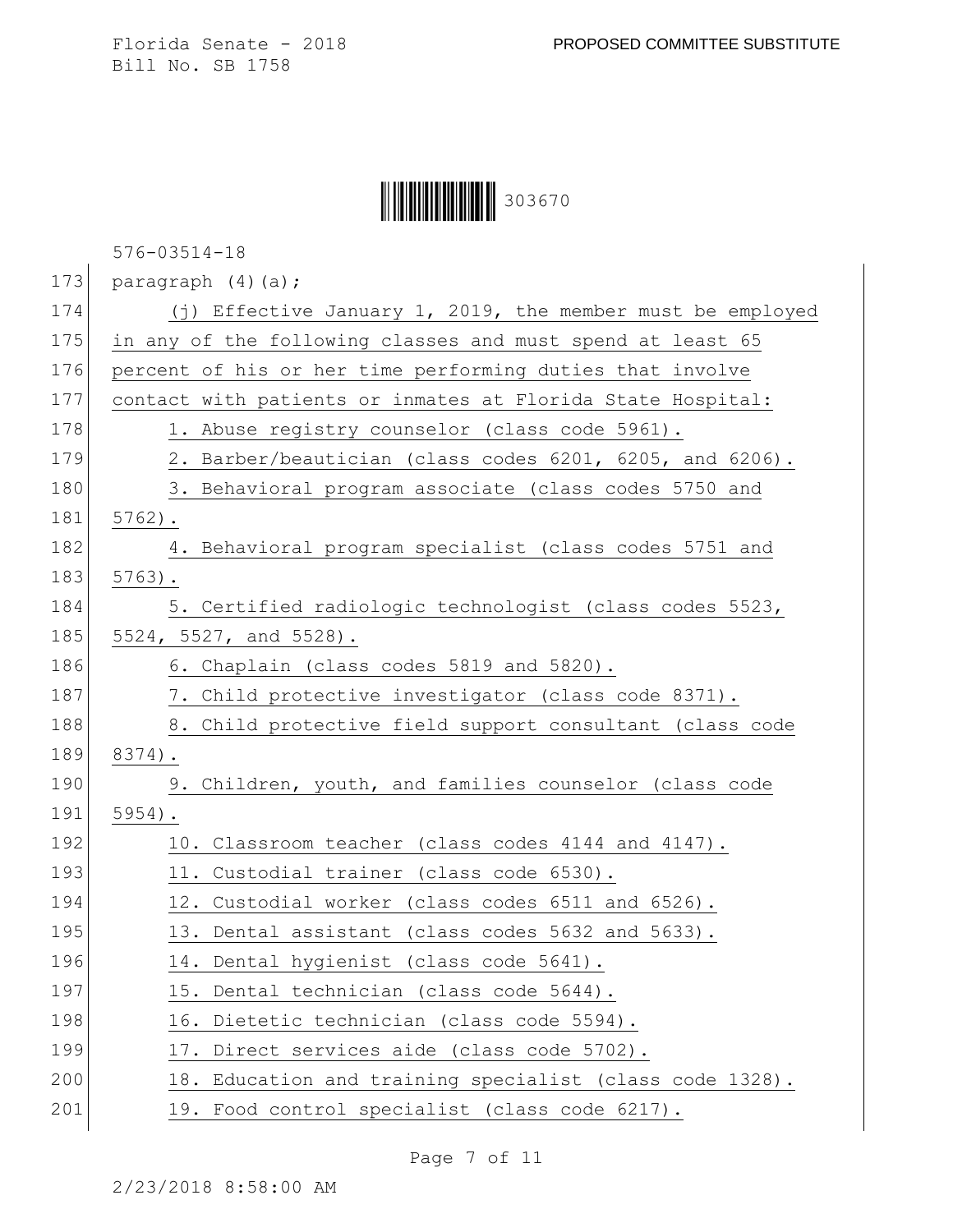Ì303670ÇÎ303670

|     | $576 - 03514 - 18$                                          |
|-----|-------------------------------------------------------------|
| 202 | 20. Food support worker (class code 6213).                  |
| 203 | 21. Groundskeeper (class code 6394).                        |
| 204 | 22. Health support aide (class codes 5504 and 5505).        |
| 205 | 23. Human services counselor (class codes 5934, 5936, 5937, |
| 206 | 5940, and 5941).                                            |
| 207 | 24. Human services program analyst (class code 5871).       |
| 208 | 25. Human services program consultant (class codes 5918,    |
| 209 | 5919, and 5920).                                            |
| 210 | 26. Human services program records analyst (class code      |
| 211 | $5864$ ).                                                   |
| 212 | 27. Human services program specialist (class code 5877).    |
| 213 | 28. Human services worker (class codes 5706, 5709, 5781,    |
| 214 | and 5784).                                                  |
| 215 | 29. Librarian (class code 4315).                            |
| 216 | 30. Librarian specialist (class codes 4318 and 4319).       |
| 217 | 31. Medical laboratory technician (class codes 5047 and     |
| 218 | $5048$ ).                                                   |
| 219 | 32. Pharmacy technician (class codes 5500 and 5501).        |
| 220 | 33. Rehabilitation therapist (class codes 5562 and 5563).   |
| 221 | 34. Residential unit specialist (class code 5736).          |
| 222 | 35. Senior chaplain (class code 5823).                      |
| 223 | 36. Social services counselor (class codes 5953 and 5960).  |
| 224 | 37. Storekeeper (class codes 0918, 0921, and 0922).         |
| 225 | 38. Teacher aide (class codes 4133 and 4142).               |
| 226 | 39. Therapy aide (class codes 5556 and 5557).               |
| 227 | 40. Training specialist (class codes 1322 and 1324).        |
| 228 | 41. Unit treatment and rehab specialist (class codes 5776   |
| 229 | and 5791).                                                  |
| 230 | 42. Vocational instructor (class codes 1309, 1310, 1311,    |

Page 8 of 11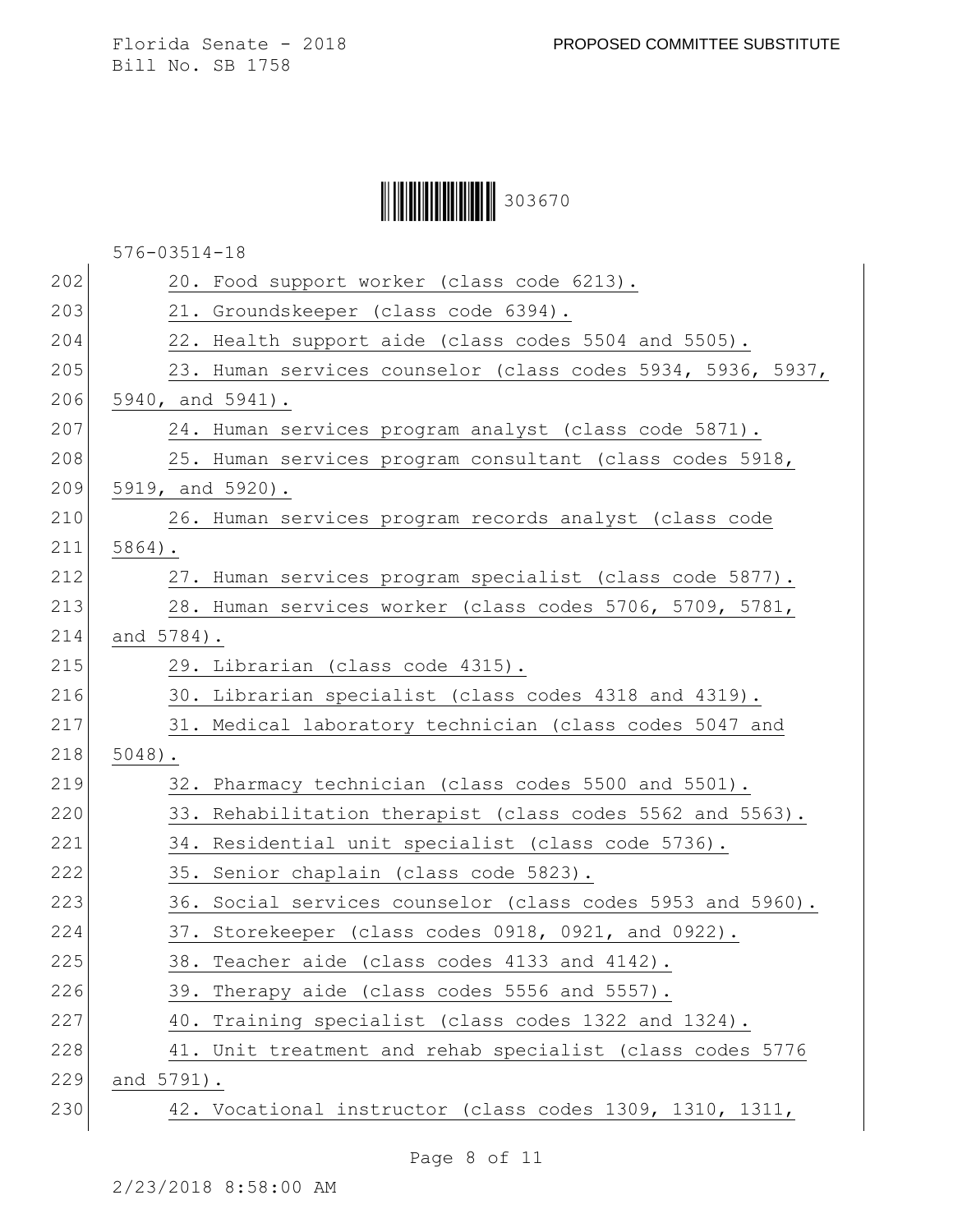Ì303670ÇÎ303670

576-03514-18

231 1312, 1313, and 1315).

232 43. Volunteer services center specialist (class code 6000).

233 44. Volunteer services specialist (class code 5997); or

234 (k) $\leftarrow$  (k)  $\leftarrow$  The member must have already qualified for and be 235 actively participating in special risk membership under 236 paragraph (a), paragraph  $(b)$ , or paragraph (c), must have 237 suffered a qualifying injury as defined in this paragraph, must 238 not be receiving disability retirement benefits as provided in 239 s.  $121.091(4)$ , and must satisfy the requirements of this 240 paragraph.

241 1. The ability to qualify for the class of membership 242 defined in paragraph (2)(h) occurs when two licensed medical 243 physicians, one of whom is a primary treating physician of the 244 member, certify the existence of the physical injury and medical 245 condition that constitute a qualifying injury as defined in this 246 paragraph and  $t$ hat the member has reached maximum medical 247 improvement after August 1, 2008. The certifications from the 248 licensed medical physicians must include, at a minimum, that the 249 injury to the special risk member has resulted in a physical 250 loss, or loss of use, of at least two of the following: left 251 arm, right arm, left leg, or right leg; and that:

252 a. The That this physical loss or loss of use is total and 253 permanent, unless except if the loss of use is due to a physical 254 injury to the member's brain, in which event the loss of use is 255 permanent with at least 75 percent loss of motor function with 256 respect to each arm or leg affected.

257 b. The That this physical loss or loss of use renders the 258 member physically unable to perform the essential job functions 259 of his or her special risk position.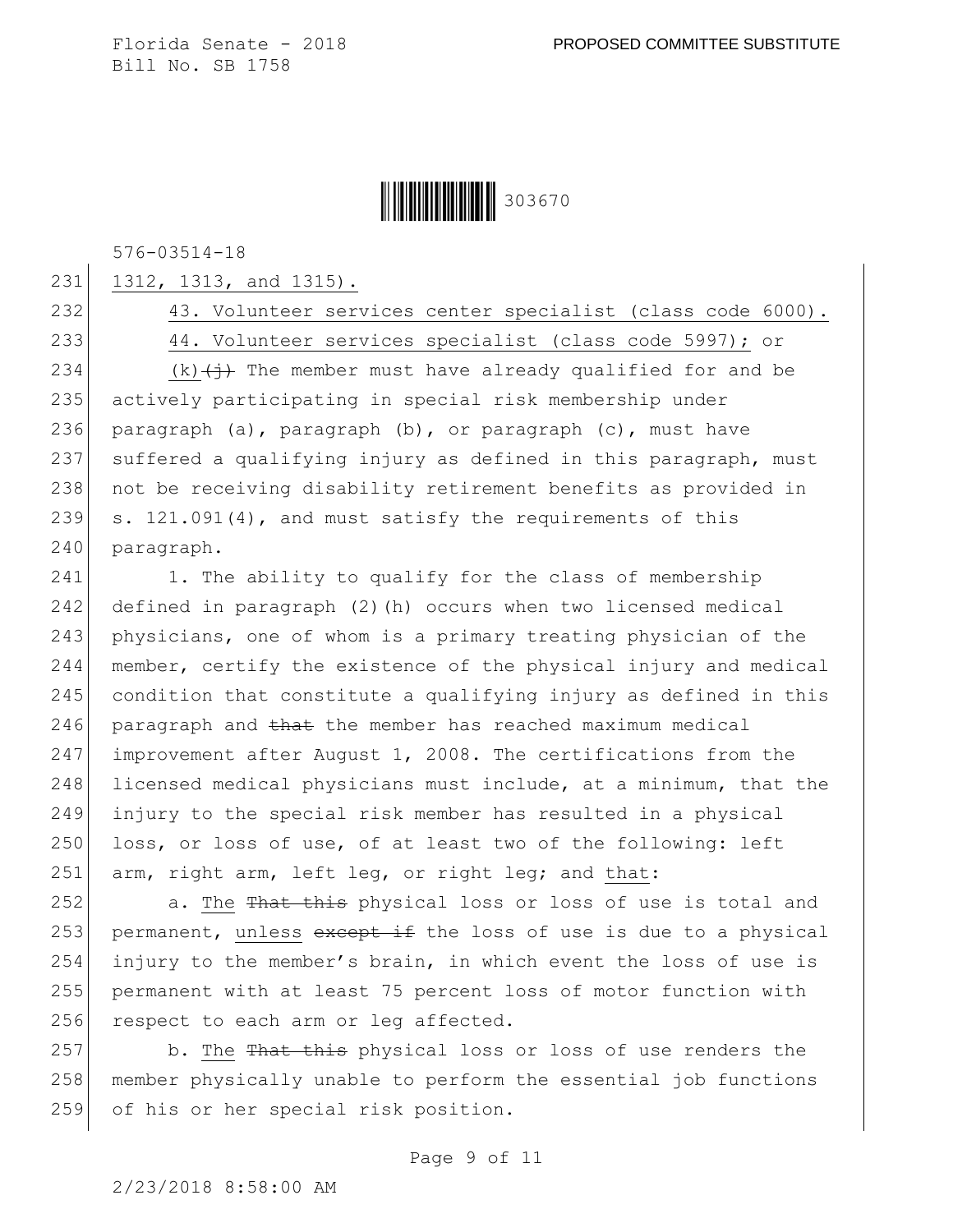Ì303670ÇÎ303670

576-03514-18

260 c. That, Notwithstanding this physical loss or loss of use, 261 the individual can perform the essential job functions required 262 by the member's new position, as provided in subparagraph 3.

263 d. That Use of artificial limbs is not possible or does not 264 alter the member's ability to perform the essential job 265 functions of the member's position.

266 e. That The physical loss or loss of use is a direct result 267 of a physical injury and not a result of any mental, 268 psychological, or emotional injury.

 $269$  2. For the purposes of this paragraph, "qualifying injury" 270 means an injury sustained in the line of duty, as certified by 271 the member's employing agency, by a special risk member that 272 does not result in total and permanent disability as defined in 273 s. 121.091(4)(b). An injury is a qualifying injury if the injury 274 is a physical injury to the member's physical body resulting in 275 a physical loss, or loss of use, of at least two of the 276 following: left arm, right arm, left leg, or right leg. 277 Notwithstanding any other provision of this section, an injury  $278$  that would otherwise qualify as a qualifying injury is not 279 considered a qualifying injury if and when the member ceases 280 employment with the employer for whom he or she was providing 281 special risk services on the date the injury occurred.

282 3. The new position, as described in sub-subparagraph 1.c., 283 which that is required for qualification as a special risk 284 member under this paragraph is not required to be a position 285 with essential job functions that entitle an individual to 286 special risk membership. Whether a new position as described in  $287$  sub-subparagraph 1.c. exists and is available to the special 288 risk member is a decision to be made solely by the employer in